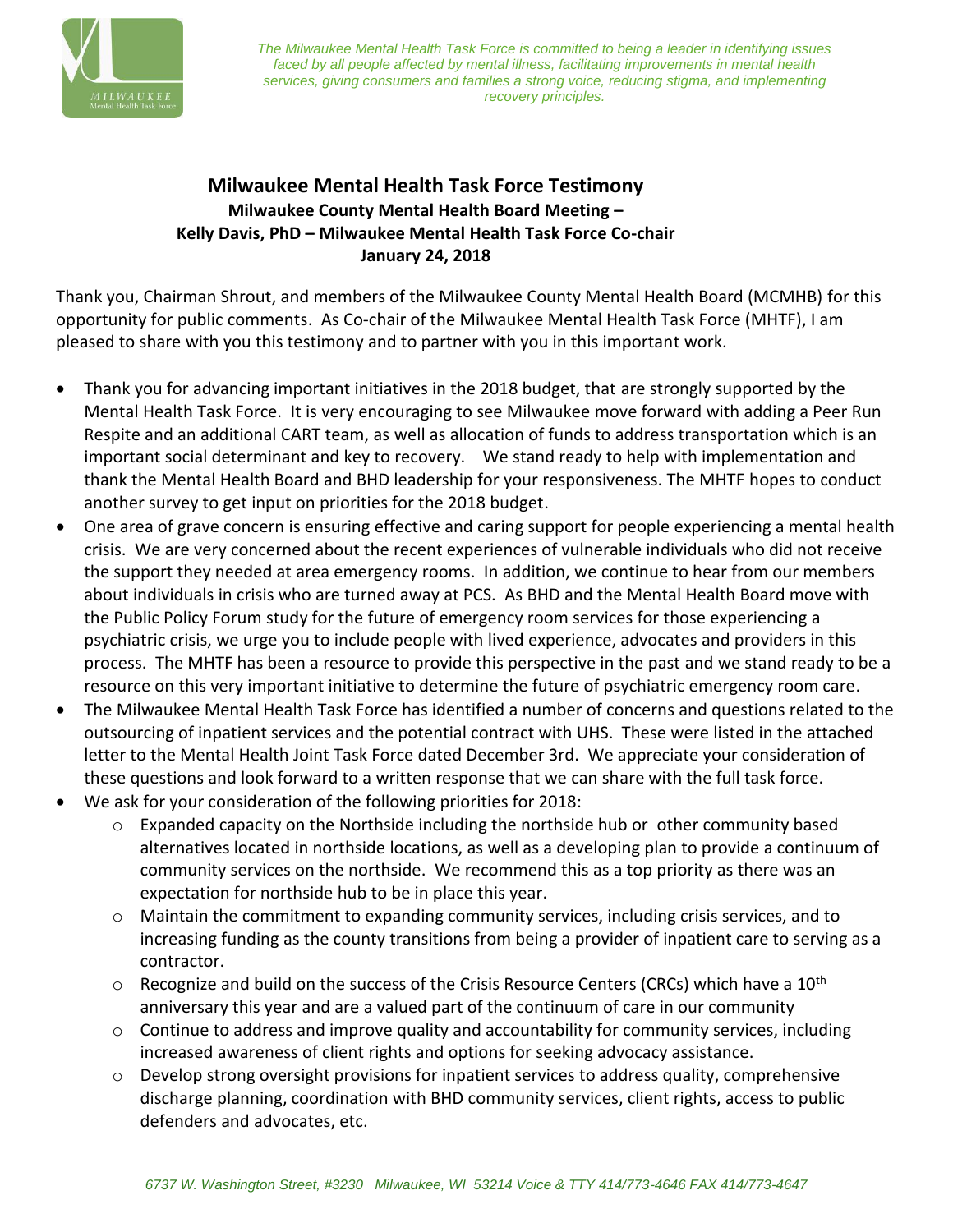- o Increase awareness of and access to services with a public information campaign including an enhanced web site and signage in the community.
- o One of the duties of the Mental Health Board as listed in Act 203 is "**Diverting people experiencing mental illness from the corrections system when appropriate."** Some promising steps are being taken in Milwaukee to develop the capacity and protocols to support diversion, but a major investment will be needed to build this to scale. This is especially critical as the county ends its role as a provider of inpatient services, and determinations about whether individuals will receive inpatient services will rest with private entities. In our testimony last March, we had suggested that the Board schedule a briefing from the Community Justice Council regarding the MacArthur Safety and Justice Challenge. We urge you to prioritize this in 2018.

Thank you for your consideration of our testimony and for your service on the Mental Health Board.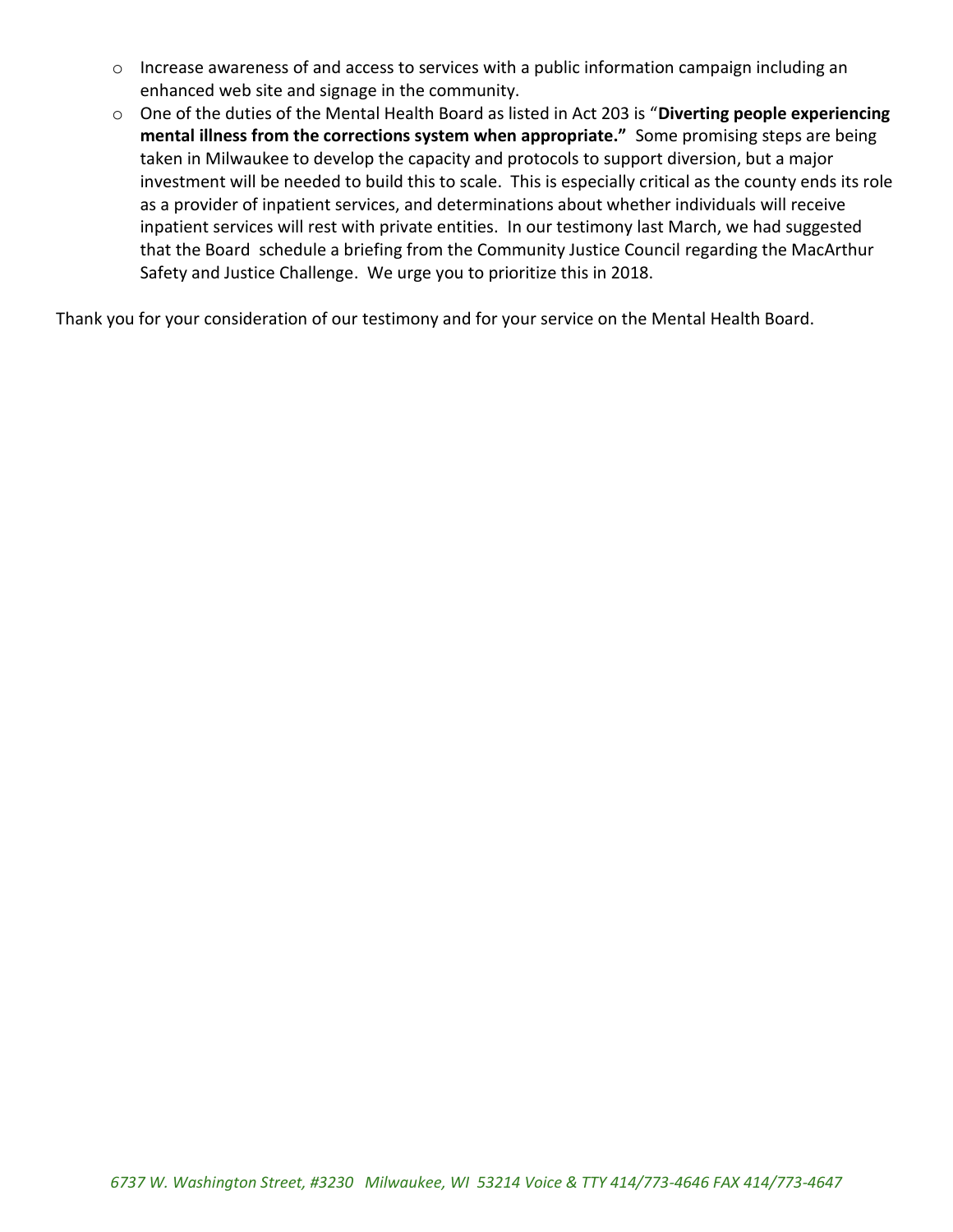December 3, 2017

Dear fellow members of the MHB Joint Task Forces on Local Public\Private Partnership and National Entity Partnership,

As the Milwaukee Mental Health Task Force representative on the Mental Health Board, I have heard from many members of the MHTF who have questions about the future direction for inpatient care, and have raised concerns about Universal Health Services, given recent media coverage. As a member of the Task Force, I am aware that we have put in a place a very thorough "Due Diligence" process which has been tasked with addressing many of these concerns, but the findings have not been communicated to members of the public, and many are not aware of the Due Diligence progress. There needs to be a plan for responding to these concerns from members of the public, and explaining the process that is being followed.

I am writing to pass on the concerns members of the Milwaukee Mental Health Task Force have shared with me and ask that our December 7 meeting include a discussion of how to communicate the findings of the Due Diligence process to the public, as well as how to address other questions, including those listed below. The concerns shared with me from members of the Milwaukee Mental Health Task Force include the following:

- 1. PUBLIC ACCESS AND INPUT. Public money is being used to fund inpatient services and that warrants a public process. To date the UHS proposal has not been available to the public. What elements of the proposal will be made public, and when? Will there be an opportunity for public comment?
- 2. MH BOARD OVERSIGHT ROLE FOR UHS SERVICES. Given the shift in the role of the MH Board and county from being a provider of inpatient services to a purchaser of services, what provisions will be in place for oversight and quality control for the purchased services, and how will this be staffed? Will there be specific performance expectations imposed on the contractor and, if so, who is developing these and how will they be monitored?
- 3. STAKEHOLDER ROLE IN OVERSIGHT PROCESS. Does the proposal address the role of consumers, advocates, and family members in the oversight process? This should include requirements for the private entity regarding inclusion of these stakeholders on their governing and oversight boards.
- 4. OVERSIGHT RESPONSIBILITY. What other independent oversight will be in place to ensure compliance, monitor performance, provide site visits, and survey the facility? Is UHS planning to pursue Joint Commission accreditation and if so, what is the timeline? What will be the role of Wisconsin DQA?
- 5. ACCESS FOR PUBLIC DEFENDERS AND ADVOCATES. Does the proposal response make a commitment to ensure that public defenders will be able to continue to meet with their clients on the units to ensure clients have timely and regular access to their attorney, as well as ensure access for advocates and community support staff working with clients, including the state Protection and Advocacy agency?
- 6. WHO WILL BE SERVED? Who will the contractor be required to serve? Does the proposal make a commitment to serving all uninsured and high acuity patients? Will there be a no refusal policy? Does the county anticipate any increased use of state facilities such as Winnebago, as a result of closing the Complex?
- 7. DEESCALATION AND USE OF FORCE. The video from the national investigation clearly shows that there was no attempt at verbal de-escalation of the situation in the hallway (presuming that there even was a need?) The employee went straight to hands on use of force with